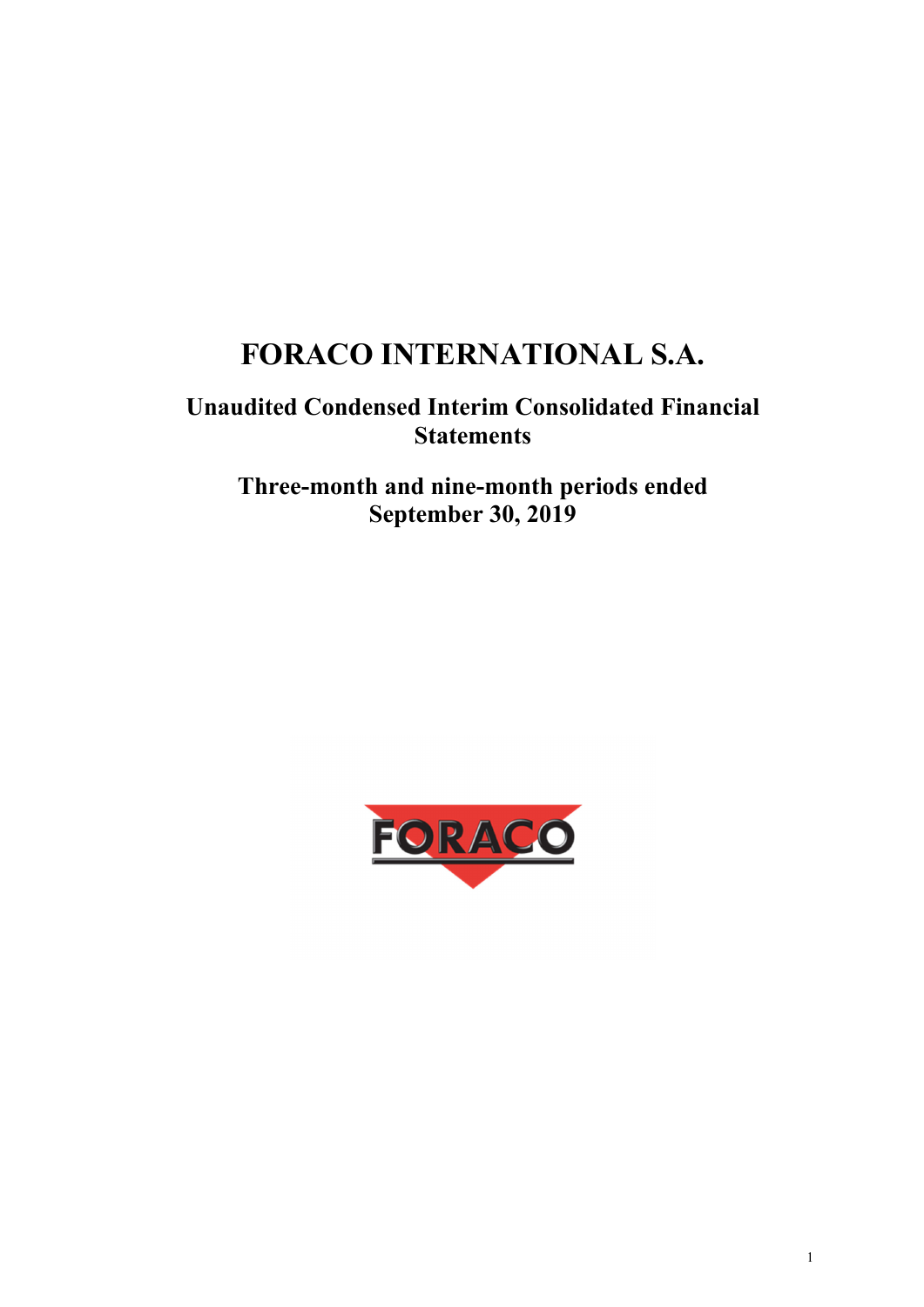#### **Foraco International S.A.**

**Unaudited condensed interim consolidated financial statements as of September 30, 2019** 

## **Table of Contents**

|     | Unaudited condensed interim consolidated balance sheet - Assets                       | 3              |
|-----|---------------------------------------------------------------------------------------|----------------|
|     | Unaudited condensed interim consolidated balance sheet - Equity and Liabilities       | $\overline{4}$ |
|     | Unaudited condensed interim consolidated income statement                             | 5              |
|     | Unaudited condensed interim consolidated statement of changes in equity               | 6              |
|     | Selected notes to the unaudited condensed interim consolidated financial statements 8 |                |
| 1.  | Basis of preparation                                                                  | 8              |
| 2.  | Selected notes on critical accounting policies and new accounting pronouncements      | 8              |
|     | 3. Financial risk management                                                          | 10             |
| 4.  | Segment information                                                                   | 11             |
|     | 5. Property, plant and equipment                                                      | 12             |
|     | 6. Goodwill                                                                           | 13             |
| 7.  | Inventories                                                                           | 13             |
|     | 8. Financial debt and lease obligations                                               | 13             |
| 9.  | Provisions                                                                            | 14             |
| 10. | Share capital                                                                         | 14             |
| 11. | Expenses by nature                                                                    | 15             |
| 12. | Income tax expense                                                                    | 15             |
| 13. | Commitments and contingencies                                                         | 16             |
| 14. | Related-party transactions                                                            | 16             |
| 15. | Earnings per share calculation                                                        | 16             |
| 16. | Post balance sheet events                                                             | 17             |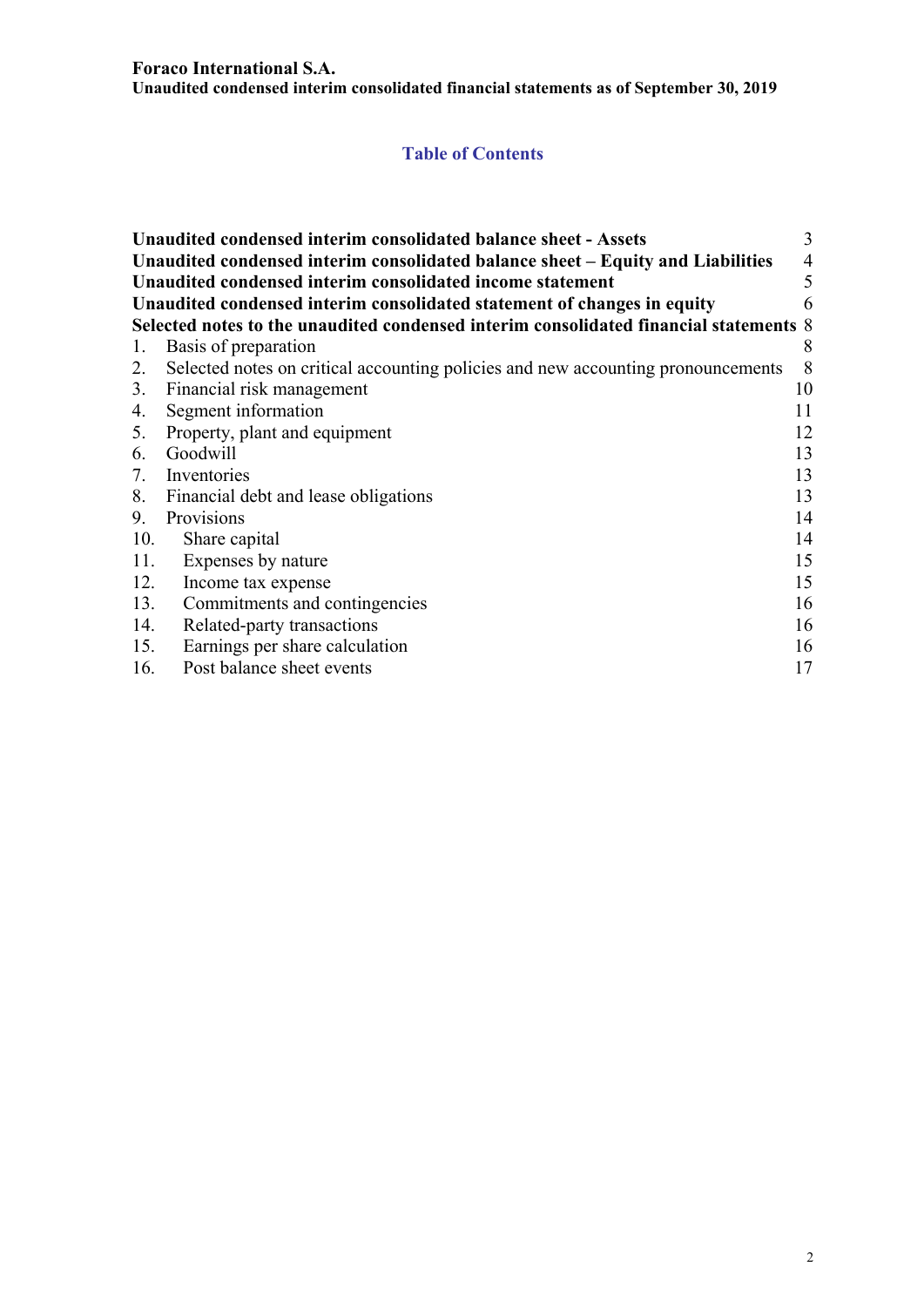## **Unaudited condensed interim consolidated balance sheet - Assets**

| in thousands of USS           | <b>Note</b> | September 30,<br>2019 | December 31,<br>2018 |
|-------------------------------|-------------|-----------------------|----------------------|
| <b>ASSETS</b>                 |             |                       |                      |
| <b>Non-current assets</b>     |             |                       |                      |
| Property, plant and equipment | (5)         | 35,188                | 31,821               |
| Goodwill                      | (6)         | 74,806                | 78,229               |
| Deferred income tax assets    |             | 26,604                | 28,477               |
| Other non-current assets      |             | 1,266                 | 1,068                |
|                               |             | 137,864               | 139,595              |
| <b>Current assets</b>         |             |                       |                      |
| Inventories, net              | (7)         | 31,683                | 32,932               |
| Trade receivables, net        |             | 35,346                | 31,853               |
| Other current assets          |             | 10,001                | 11,547               |
| Cash and cash equivalents     |             | 13,272                | 11,088               |
|                               |             | 90,302                | 87,420               |
| <b>Total assets</b>           |             | 228,166               | 227,015              |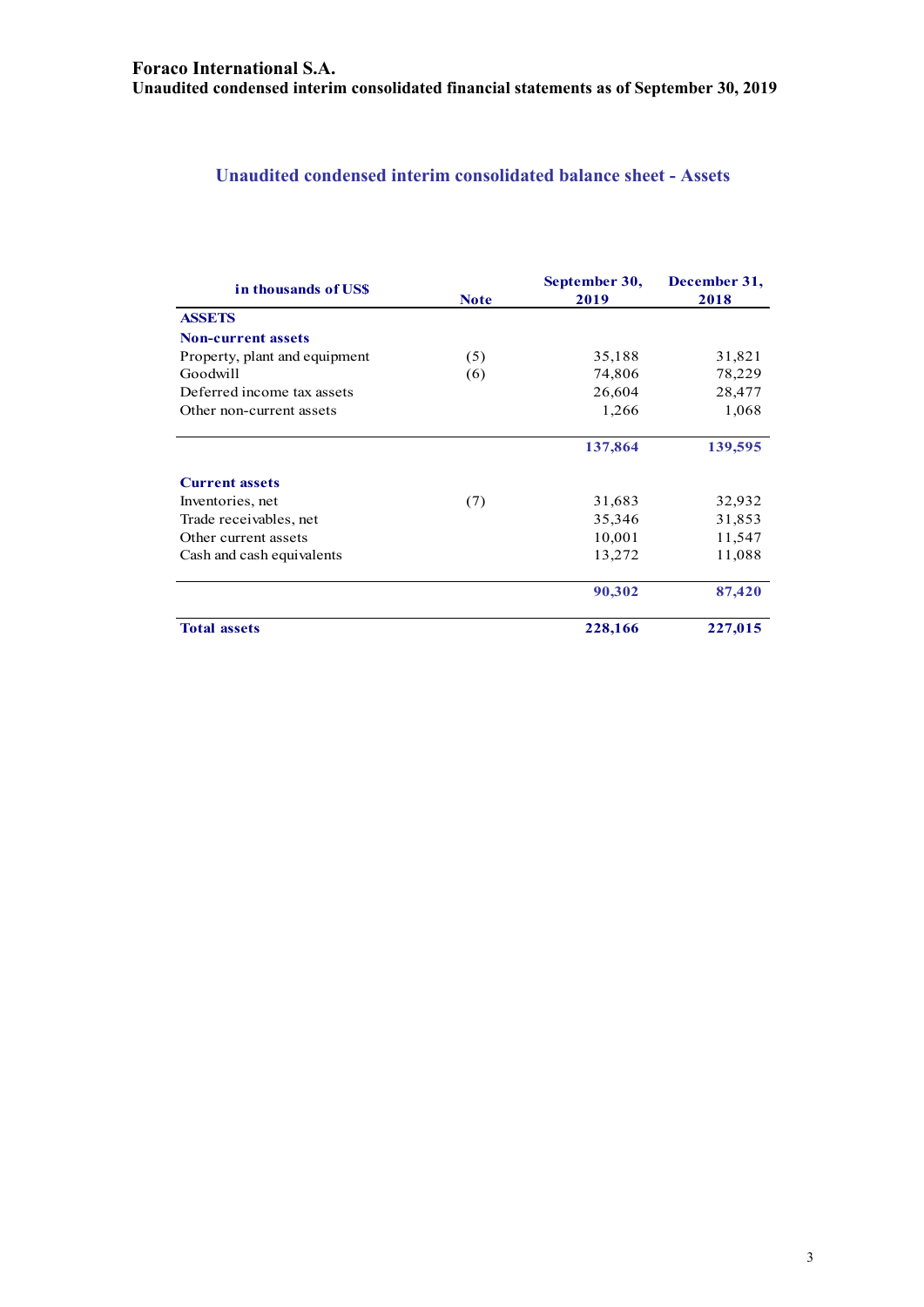## **Unaudited condensed interim consolidated balance sheet – Equity and Liabilities**

| in thousands of US\$                                              | Note | September 30, December 31,<br>2019 | 2018       |
|-------------------------------------------------------------------|------|------------------------------------|------------|
| <b>EQUITY</b>                                                     |      |                                    |            |
| Capital and reserves attributable to the Company's equity holders |      |                                    |            |
| Share capital                                                     |      | 1,772                              | 1,772      |
| Share premium and retained earnings                               |      | 149,588                            | 150,474    |
| Other reserves                                                    |      | (119, 444)                         | (114, 478) |
|                                                                   |      | 31,916                             | 37,768     |
| Non-controlling interests                                         |      | 5,263                              | 3,026      |
| <b>Total equity</b>                                               |      | 37,179                             | 40,794     |
| <b>LIABILITIES</b>                                                |      |                                    |            |
| <b>Non-current liabilities</b>                                    |      |                                    |            |
| Borrowings - Non-current portion of long term debt                | (8)  | 129,701                            | 131,863    |
| Lease obligations - Non current portion                           | (8)  | 2,711                              |            |
| Deferred income tax liabilities                                   |      | 2,601                              | 2,870      |
| Provisions for other liabilities and charges                      | (9)  | 429                                | 388        |
| <b>Current liabilities</b>                                        |      |                                    |            |
| Trade payables                                                    |      | 20,725                             | 22,361     |
| Other payables                                                    |      | 20,558                             | 17,095     |
| Current income tax liabilities                                    |      | 1,051                              | 1,540      |
| Borrowings - Current portion of long term debt                    | (8)  | 3,118                              | 2,740      |
| Borrowings - Current portion of drawn credit lines                | (8)  | 8,648                              | 6,900      |
| Lease obligations - Current portion                               | (8)  | 1,062                              |            |
| Provisions for other liabilities and charges                      | (9)  | 384                                | 465        |
| <b>Total liabilities</b>                                          |      | 190,988                            | 186,222    |
| <b>Total equity and liabilities</b>                               |      | 228,166                            | 227,015    |
| Net debt excluding operating lease obligations under IFRS 16      |      | 128,196                            | 130,415    |

*Net debt excluding operating lease obligations is a non IFRS measure and corresponds to the current and non-current portion of borrowings, net of cash and cash equivalents*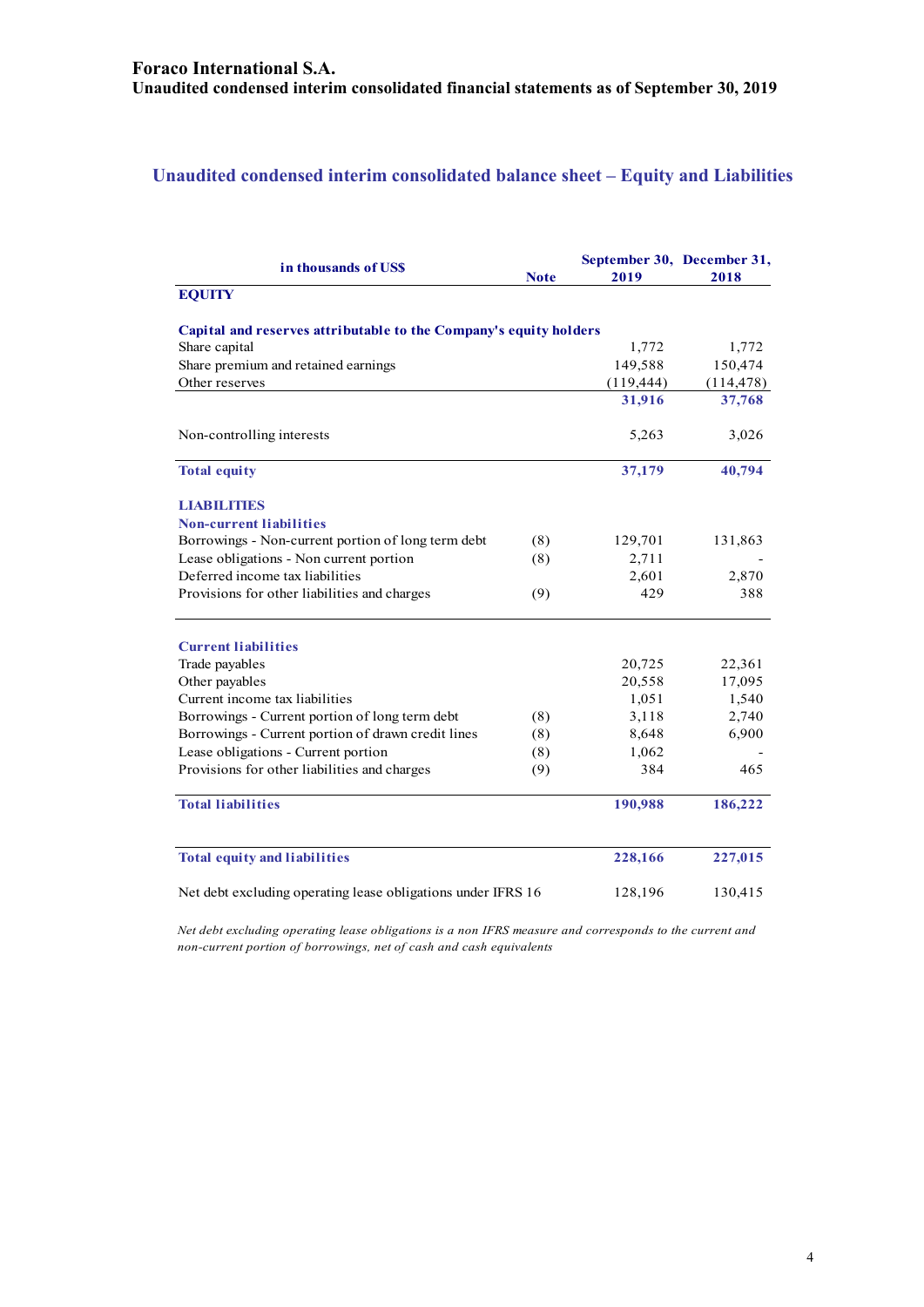## **Unaudited condensed interim consolidated income statement**

| In thousands of US\$                                                                                                                 |             | Three-month period ended<br>September 30, |          | Nine-month period ended<br>September 30, |           |
|--------------------------------------------------------------------------------------------------------------------------------------|-------------|-------------------------------------------|----------|------------------------------------------|-----------|
|                                                                                                                                      | <b>Note</b> | 2019                                      | 2018     | 2019                                     | 2018      |
| Revenue                                                                                                                              | (4)         | 57,771                                    | 46,353   | 157,066                                  | 132,055   |
| Cost of sales                                                                                                                        | (11)        | (47,293)                                  | (39,067) | (133, 885)                               | (115,616) |
| <b>Gross profit</b>                                                                                                                  |             | 10,478                                    | 7,286    | 23,181                                   | 16,439    |
| Selling, general and administrative expenses<br>Other operating income / (expense), net                                              | (11)        | (5,163)                                   | (5,197)  | (15, 813)                                | (15,506)  |
| <b>Operating profit</b> / (loss)                                                                                                     |             | 5,315                                     | 2,089    | 7,368                                    | 933       |
| Finance costs                                                                                                                        |             | (2,125)                                   | (2,392)  | (6,327)                                  | (6,491)   |
| Profit / (loss) before income tax                                                                                                    |             | 3,190                                     | (303)    | 1,041                                    | (5,558)   |
| Income tax (expense) / profit                                                                                                        | (12)        | (186)                                     | (552)    | (679)                                    | (1, 437)  |
| <b>Profit</b> / (loss) for the period                                                                                                |             | 3,004                                     | (855)    | 362                                      | (6,995)   |
| Attributable to:                                                                                                                     |             |                                           |          |                                          |           |
| Equity holders of the Company                                                                                                        |             | 2,451                                     | (737)    | (885)                                    | (6,683)   |
| Non-controlling interests                                                                                                            |             | 553                                       | (118)    | 1,247                                    | (312)     |
| Earnings per share for profit attributable to the equity holders of the Company during the period (expressed in US cents per share): |             |                                           |          |                                          |           |
| - basic                                                                                                                              | (15)        | 2.73                                      | (0.82)   | (0.99)                                   | (7.45)    |
| - diluted                                                                                                                            | (15)        | 2.66                                      | (0.82)   | (0.99)                                   | (7.45)    |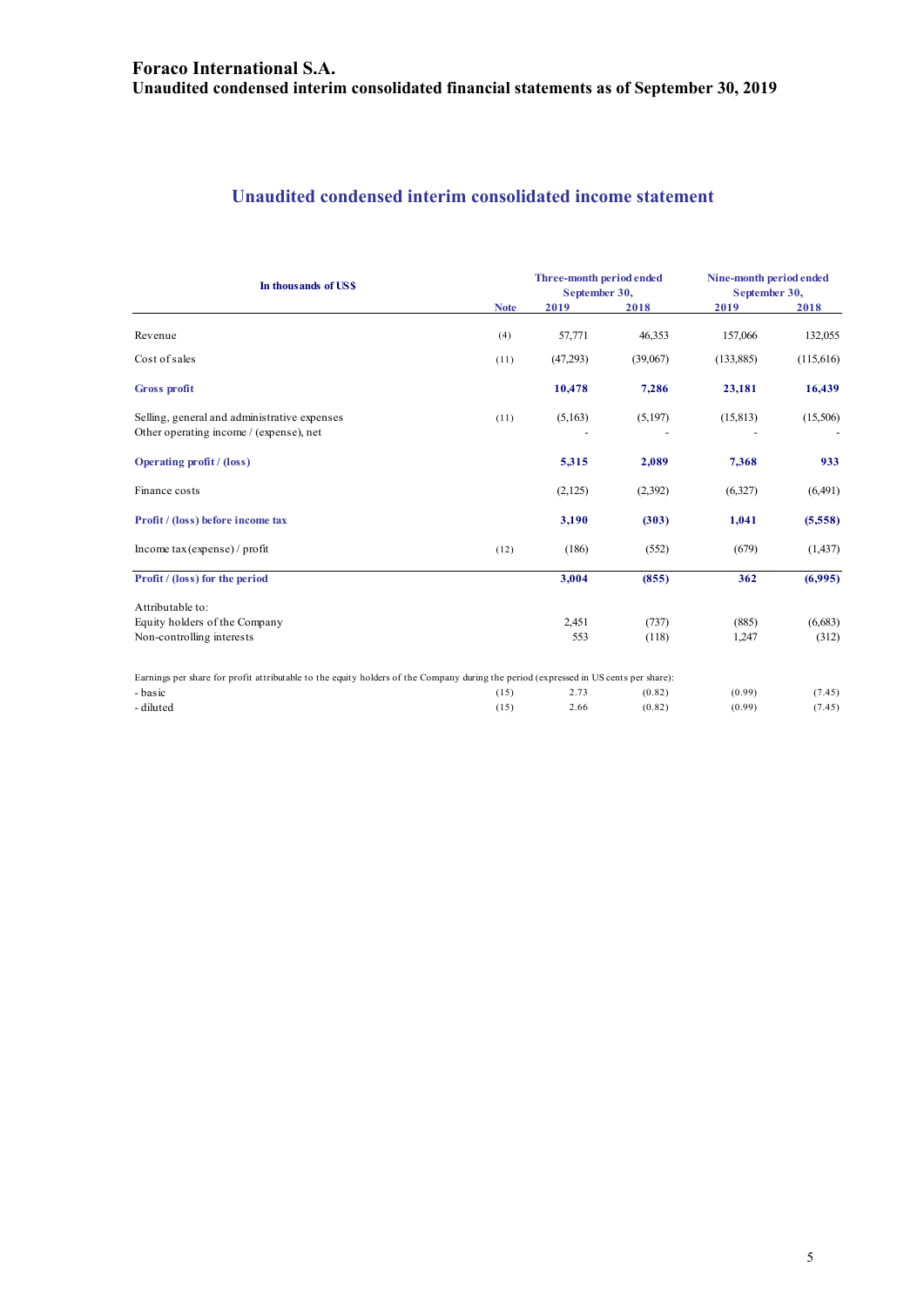## **Unaudited condensed interim consolidated statement of changes in equity**

|                                            | <b>Attributable to equity holders of the Company</b> |                                                                      |                          |              | Non-                            | <b>Total</b>  |
|--------------------------------------------|------------------------------------------------------|----------------------------------------------------------------------|--------------------------|--------------|---------------------------------|---------------|
| in thousands of USS                        | <b>Share</b><br>Capital                              | <b>Share</b><br>Premium<br>and<br><b>Retained</b><br><b>Earnings</b> | Other<br><b>Reserves</b> | <b>Total</b> | controlling<br><i>interests</i> | <b>Equity</b> |
| <b>Balance at January 1, 2018</b>          | 1,772                                                | 160,980                                                              | (97,902)                 | 64,850       | 4,297                           | 69,147        |
| Profit $/$ (loss) for the period           |                                                      | (6,683)                                                              |                          | (6,683)      | (312)                           | (6,995)       |
| Currency translation differences           |                                                      | $\overline{\phantom{a}}$                                             | (14, 634)                | (14, 634)    | (505)                           | (15, 139)     |
| Employee share-based compensation          |                                                      |                                                                      | 135                      | 135          |                                 | 135           |
| Treasury shares purchased (see Note 10)    |                                                      |                                                                      | (58)                     | (58)         |                                 | (58)          |
| Dividend paid to non controlling interests |                                                      |                                                                      |                          |              |                                 |               |
| <b>Balance at September 30, 2018</b>       | 1,772                                                | 154,297                                                              | (112, 459)               | 43,610       | 3,480                           | 47,090        |
| <b>Balance at January 1, 2019</b>          | 1,772                                                | 150,474                                                              | (114, 478)               | 37,768       | 3,026                           | 40,794        |
| Profit $/$ (loss) for the period           |                                                      | (886)                                                                |                          | (886)        | 1,247                           | 361           |
| Currency translation differences           |                                                      |                                                                      | (5,081)                  | (5,081)      | 1,547                           | (3,534)       |
| Employee share-based compensation          |                                                      |                                                                      | 135                      | 135          |                                 | 135           |
| Exercise of share-based compensation       |                                                      |                                                                      |                          |              |                                 |               |
| Treasury shares purchased (see Note 10)    |                                                      |                                                                      | (19)                     | (19)         |                                 | (19)          |
| Dividend paid to non controlling interests |                                                      |                                                                      |                          |              | (558)                           | (558)         |
| <b>Balance at September 30, 2019</b>       | 1,772                                                | 149,588                                                              | (119, 443)               | 31,917       | 5,262                           | 37,179        |

## **Unaudited statement of comprehensive income**

| Nine month period ended                            |                       |  |  |  |
|----------------------------------------------------|-----------------------|--|--|--|
| September 30,<br>2019                              | September 30,<br>2018 |  |  |  |
| 361                                                | (6,995)               |  |  |  |
| (3,534)                                            | (15, 139)             |  |  |  |
| Total comprehensive loss for the period<br>(3,173) |                       |  |  |  |
|                                                    |                       |  |  |  |
| (5,967)                                            | (21, 317)             |  |  |  |
| 2.794                                              | (817)                 |  |  |  |
|                                                    |                       |  |  |  |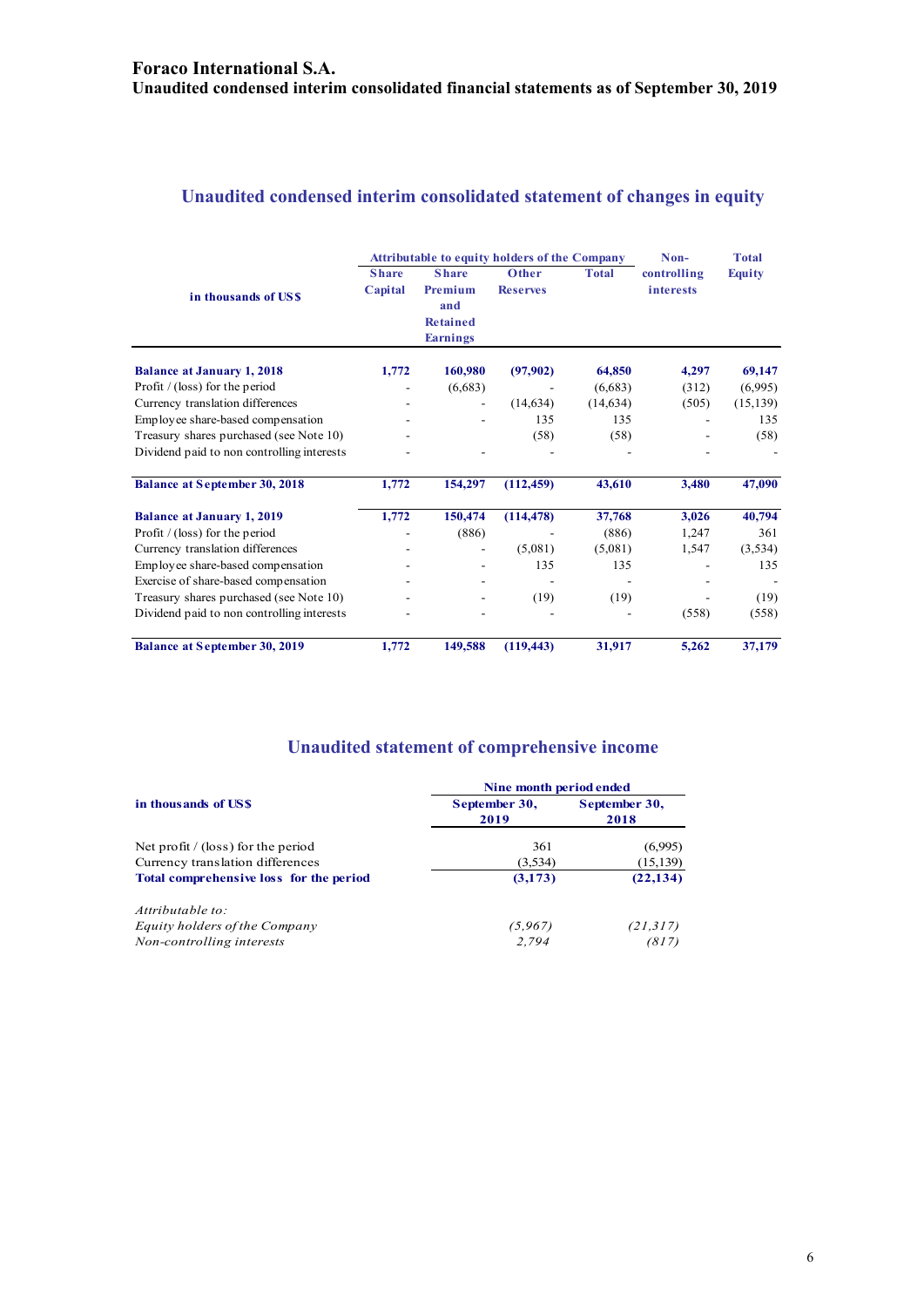## **Unaudited condensed interim consolidated cash flow statement**

| in thousands of US\$                                        | Nine month ended September |           |  |  |
|-------------------------------------------------------------|----------------------------|-----------|--|--|
|                                                             | 2019                       | 2018      |  |  |
| Profit / (loss) for the period                              | 362                        | (6,995)   |  |  |
| Adjustments for:                                            |                            |           |  |  |
| - Depreciation, amortization and impairment (see Note 11)   | 13,518                     | 12,644    |  |  |
| - Non-cash changes in provisions and considerations payable |                            | 112       |  |  |
| - (Gain) / loss on sale and disposal of assets              |                            |           |  |  |
| - Share-based compensation expenses (see Note 11)           | 135                        | 135       |  |  |
| - Income tax expenses / (profit) (see Note 12)              | 678                        | 1,437     |  |  |
| - Finance costs, net                                        | 6,328                      | 6,491     |  |  |
| Cash generated from operations before changes in operating  |                            |           |  |  |
| assets and liabilities                                      | 21,021                     | 13,824    |  |  |
| Changes in operating assets and liabilities:                |                            |           |  |  |
| - Inventories                                               | (399)                      | (1,072)   |  |  |
| - Trade accounts receivable and other receivables           | (3,612)                    | (10, 384) |  |  |
| - Trade accounts payable and other payables                 | 1,613                      | 3,543     |  |  |
| Cash generated from / (used in) operations                  | 18,623                     | 5,911     |  |  |
| - Interest paid, net                                        | (2,550)                    | (2,659)   |  |  |
| - Income tax paid                                           | (3,204)                    | (1, 548)  |  |  |
| Net cash flow from / (used in) operating activities         | 12,869                     | 1,704     |  |  |
| Purchase of property, plant and equipment (*)               | (9,379)                    | (9, 433)  |  |  |
| Net cash generated from / (used in) investing activities    | (9,379)                    | (9, 433)  |  |  |
| Proceeds from issuance of borrowings, net of issuance costs | 641                        |           |  |  |
| Proceeds from issuance of bonds, net of issuance costs      |                            | 3,038     |  |  |
| Repayments of borrowings                                    | (1,930)                    | (1,899)   |  |  |
| Repayments of lease obligations                             | (616)                      |           |  |  |
| Proceeds from / (repayment of) short term credit facilities | 2,046                      | 1,988     |  |  |
| Acquisition of treasury shares (see Note 10)                | (19)                       | (58)      |  |  |
| Dividends paid to non-controlling interests                 | (558)                      |           |  |  |
| Net cash generated from / (used in) financing activities    | (436)                      | 3,069     |  |  |
|                                                             |                            |           |  |  |
| Exchange differences on cash and cash equivalents           | (871)                      | (895)     |  |  |
| Net increase / (decrease) in cash and cash equivalents      | 2,183                      | (5,555)   |  |  |
| Cash and cash equivalents at beginning of the period        | 11,089                     | 14,575    |  |  |
| Cash and cash equivalents at end of the period              | 13,272                     | 9,020     |  |  |
| (*) Excluding acquisition financed through leases           | None                       | None      |  |  |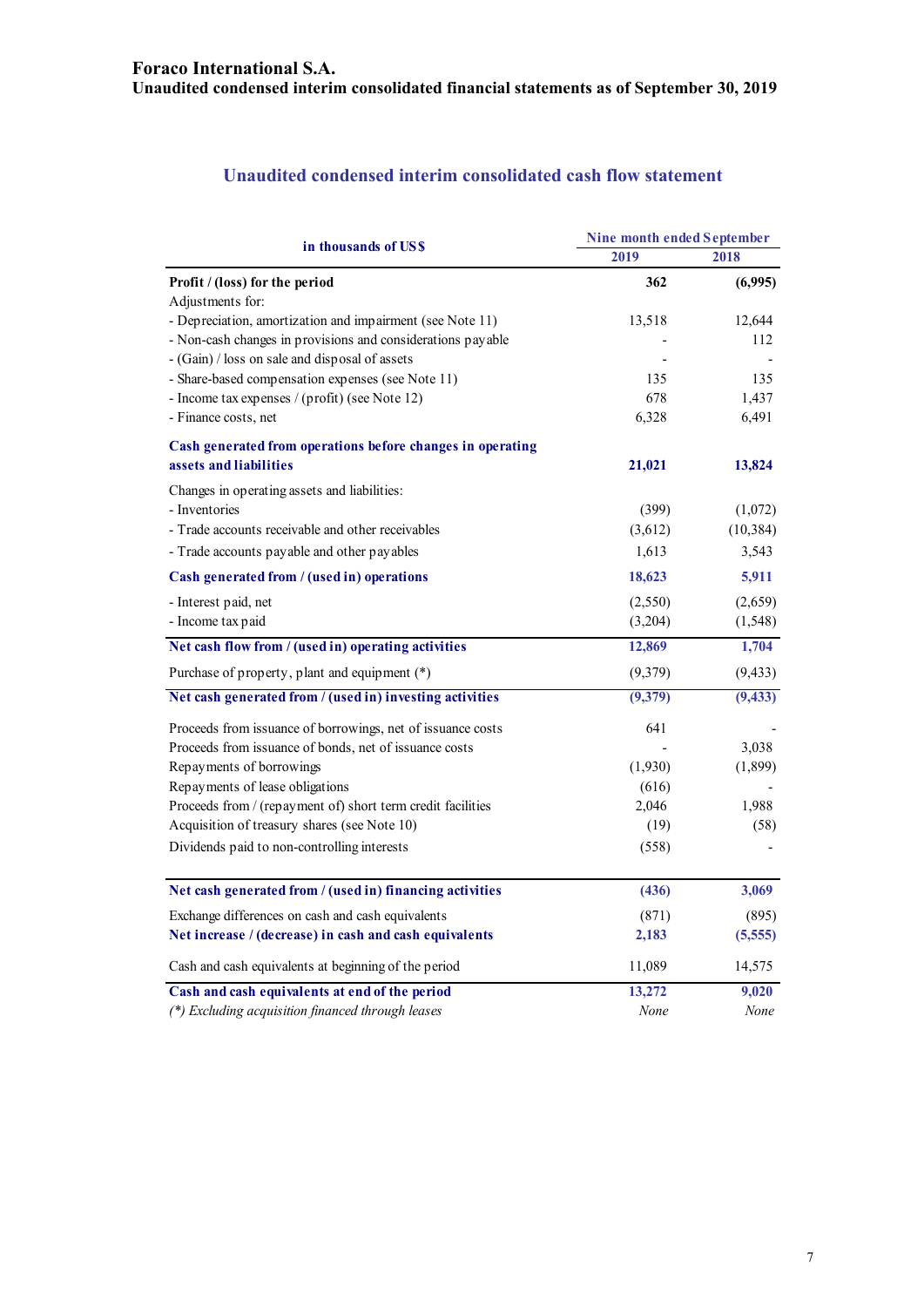**Selected notes to the unaudited condensed interim consolidated financial statements** 

## **1. Basis of preparation**

These unaudited condensed interim financial statements have been prepared in accordance with IAS 34, Interim Financial Reporting. All material intercompany balances have been eliminated. Because all the disclosures required by IFRS are not included, these interim statements should be read in conjunction with the audited financial statements of Foraco International S.A. and its subsidiaries ("Foraco" or the "Company") for the year ended December 31, 2018.

Except when otherwise stated, all amounts are presented in thousands of US\$, which is the presentation currency of the Company.

### **2. Selected notes on critical accounting policies and new accounting pronouncements**

### **2.1. Accounting policies**

The accounting policies have been consistently applied with those of the annual financial statements for the year ended December 31, 2018 except for the following: during the year, the income tax expense is recognized based on Management's best estimate of the average annual income tax rate expected for the full financial year on a tax jurisdiction by tax jurisdiction basis. In the last quarter of each fiscal year, Management determines the effective income tax rate for the full year based on the anticipated actual tax returns to be filed and the effective contribution of each tax jurisdiction to the consolidated financial statements.

### **2.2. Seasonal fluctuations**

The worldwide presence of the Company reduces its overall exposure to seasonality and its influence on business activity, the first quarter being the weakest. In West Africa, most of the Company's operations are suspended between July and October due to the rainy season. In Canada, seasonal slow periods occur during the winter freeze and spring thaw or break-up periods. Depending on the latitude, this can occur anytime from October until late December (freezing) and from mid-April through to mid-June (break-up). Operations at mining sites continue throughout the year. Russia is also affected by the winter period during which operations are suspended. In Asia Pacific and in South America, where the Company operates exclusively in the Mining segment, a seasonal slowdown in activity occurs around year-end during the vacation period. Certain contracts are also affected in Chile in July and August when the winter season peaks.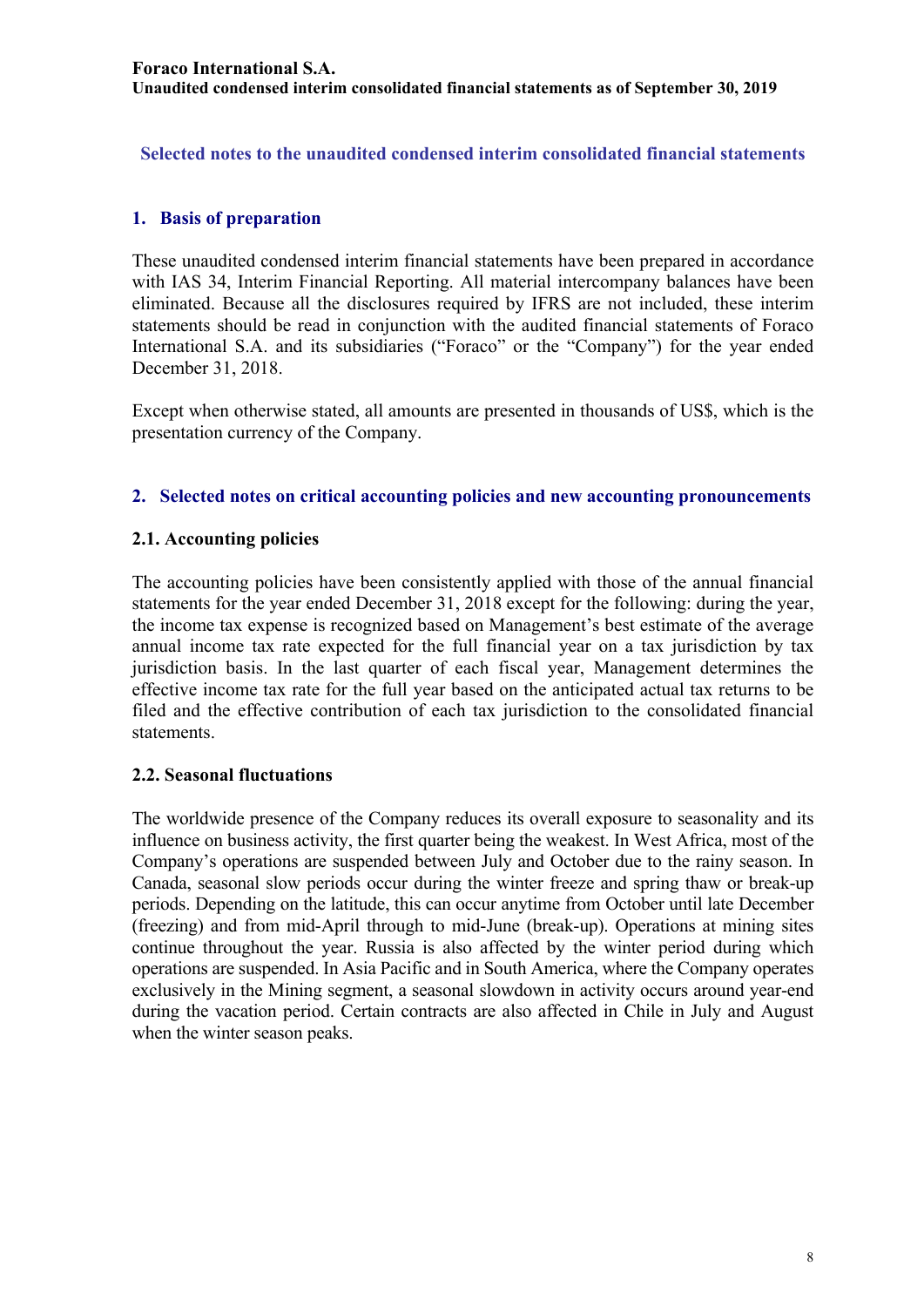## **2.3. Going concern**

Going concern is assessed based on internal forecasts and projections that take into account the trend in the business in which the Company operates and its capacity to address the market and deliver its services. On the basis of the above, the Company believes that it will have adequate financial resources to continue in operation for a period of at least twelve months. Accordingly, the Company continues to adopt the going concern basis in preparing its financial statements.

As part of the May 2017 debt reorganization, certain key financial covenants were set including minimum cash, leverage ratio and limitation to capital expenditure. As at September 30, 2019, the Company met its covenants. Nothing indicates that the Company will not respect its covenants going forward within the next 12 month period.

## **2.4. Impairment testing**

As at December 31, 2018, the Company performed impairment tests at the level of each geographic region using the carrying value of the Company's long lived assets based on expected discounted cash flows method. Based on the internal forecasts and projections made, the expected discounted future cash flows exceeded each of the long-lived asset's carrying amount for each geographic region and accordingly no impairment was recognized as at December 31, 2018.

Based on the current activity trend, the Company considers that there is no triggering event which would justify an impairment testing as at September 30, 2019.

## **2.5. Deferred tax valuation allowance**

The Company's policy is to recognize deferred tax assets only when they can be recovered within a reasonable timeframe. As a general rule, the Company recognizes deferred tax assets only when they can be used against taxable profit generally within five years or when available tax opportunities exist. On this basis, the Company has adopted a partial recognition based approach and has recorded certain valuation allowances.

## **2.6. New accounting pronouncements**

## *Standards, amendments and interpretations to existing standards that were adopted by the Company during the period*

- $\bullet$  IFRS 16, Leases (January 1, 2019)
- Amendments to IAS 19
- Annual improvement 2014 2016; amendments to IFRS 3, IFRS 11, IAS 23 and IAS 12.

The adoption of IFRS 16 resulted in the recognition on rights-of-use assets and lease obligations of US\$ 4.4 million as at January 1, 2019. The Company applied the simplified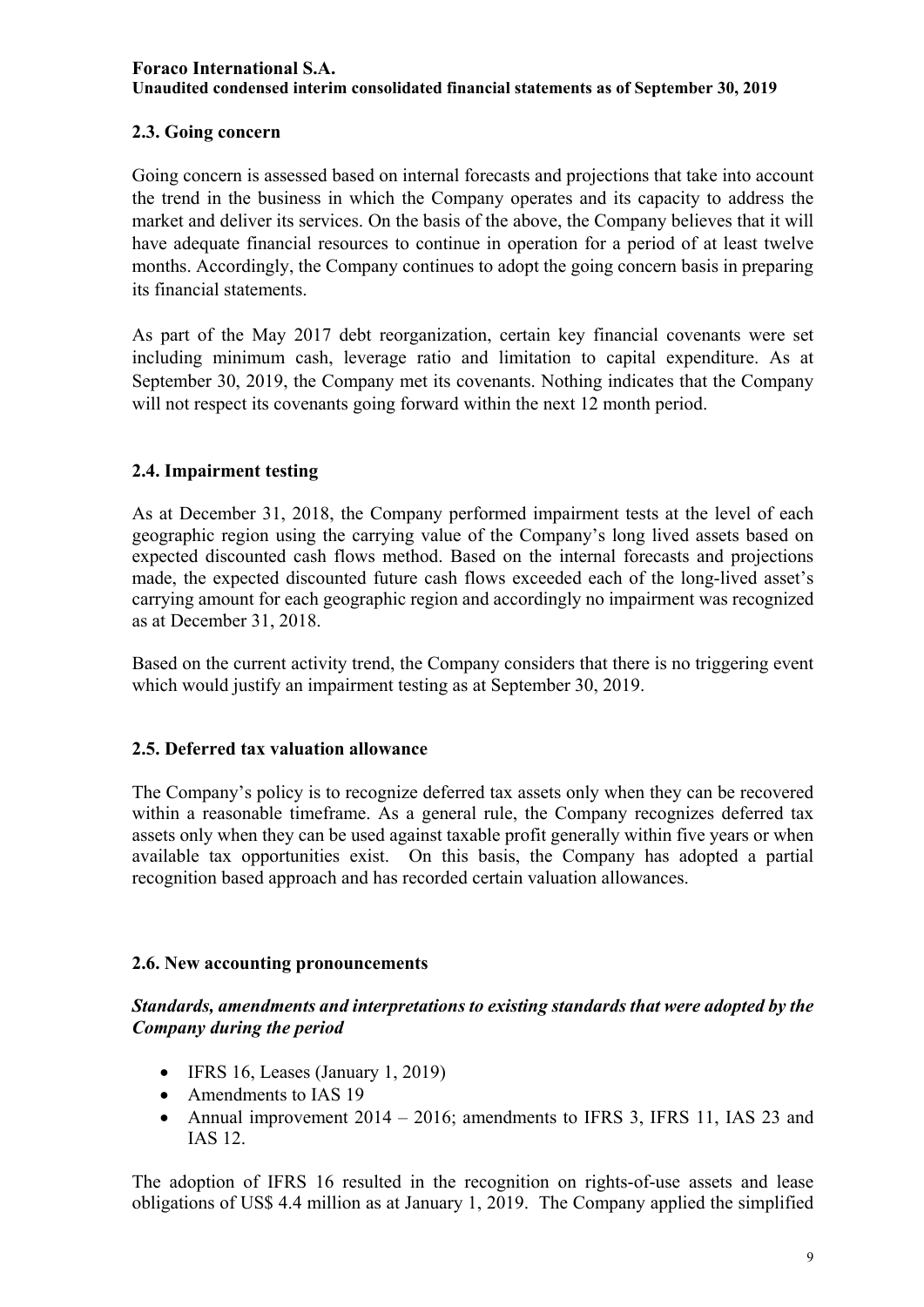transition method, where the cumulative effect of initially applying the Standard is recognized at the date of initial application.

The application of the other standards and amendments has not had any material impact on the consolidated financial statements.

### *Standards, amendments and interpretations to existing standards that are not yet mandatory effective and have not been early adopted by the Company*

The following standards and amendments to existing standards have been published and are mandatory for the Group's accounting periods beginning on or after January 1, 2020, but have not been early adopted by the Group:

• Annual improvement  $2015 - 2017$ : modifications to IFRS 9 Financial instruments and IFRS 16 Leases

The application of the new amendments is not expected to have a material impact on the consolidated financial statements.

## **3. Financial risk management**

The Company is exposed to a variety of financial risks through its activity, including: liquidity risk, currency risk, cash transfer restriction, interest rate / re-investment risk, financial counter-party risk and credit risk.

A significant portion of the cash flows of the Company are denominated in Canadian Dollars, Euros, Australian Dollars, Brazilian Real, Chilean Pesos, Russian Rubbles and US Dollars. The financial performance and position as reported in US\$ are dependent on the fluctuations of the US\$ against the other mentioned currencies of the Group.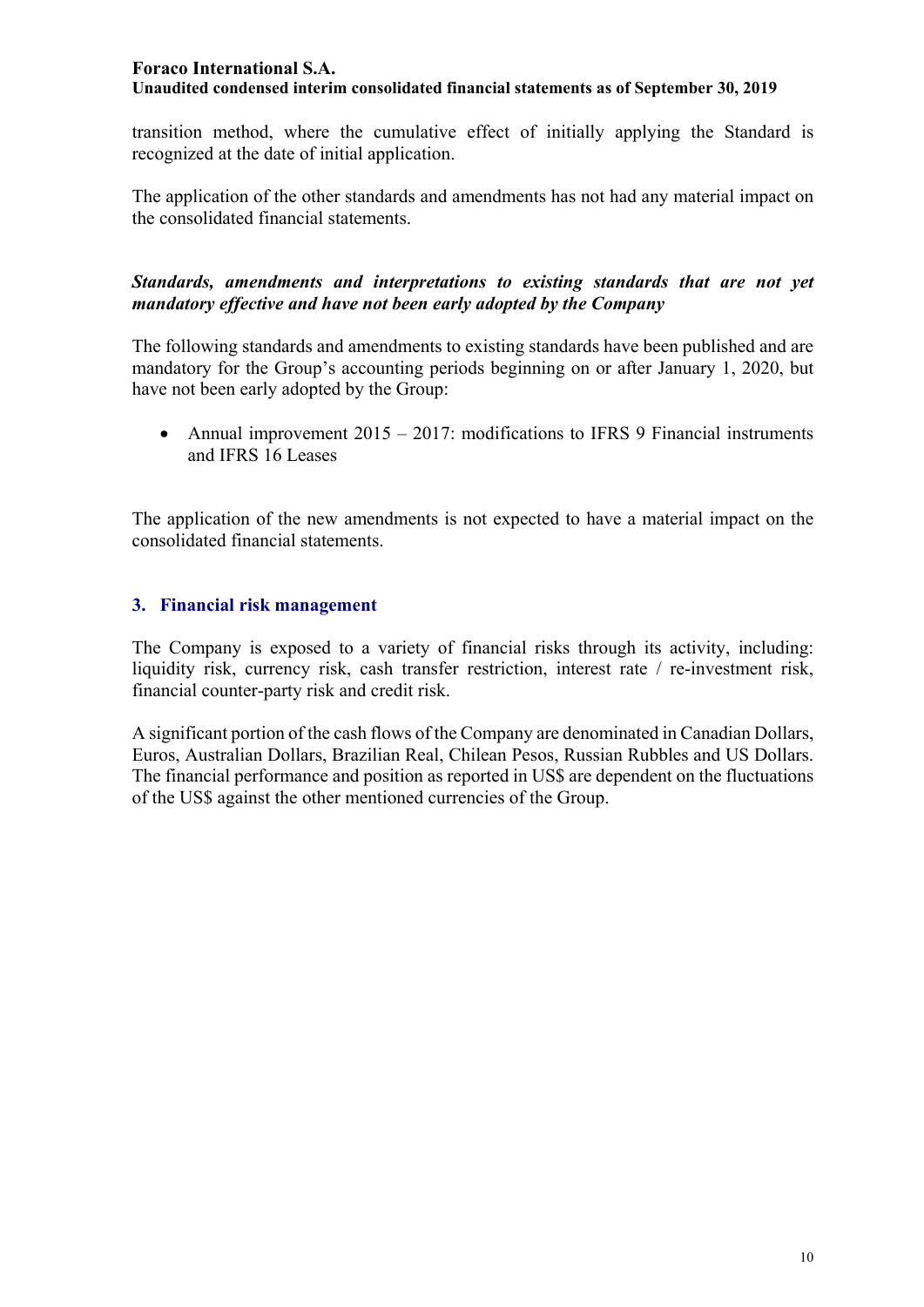## **4. Segment information**

The business segment information for the three-month periods ended September 30, 2019 and September 30, 2018 is as follows:

|                                   | Mining        |        | Water         |       | <b>Group</b>  |         |
|-----------------------------------|---------------|--------|---------------|-------|---------------|---------|
| Three-month period ended          | September 30, |        | September 30, |       | September 30, |         |
|                                   | 2019          | 2018   | 2019          | 2018  | 2019          | 2018    |
| Revenue                           | 56,985        | 45,285 | 786           | 1,068 | 57,771        | 46,353  |
| Gross profit / $(\text{loss})$    | 10,353        | 7,194  | 125           | 92    | 10.478        | 7,286   |
| Operating profit $/$ (loss)       | 5,260         | 2,117  | 55            | (28)  | 5,315         | 2,089   |
| Finance costs                     | n/a           | n/a    | n/a           | n/a   | (2,125)       | (2,392) |
| Profit / (Loss) before income tax | n/a           | n/a    | n/a           | n/a   | 3.190         | (303)   |
| Income tax profit $/(expense)$    | n/a           | n/a    | n/a           | n/a   | (186)         | (552)   |
| Profit / (Loss) for the period    | n/a           | n/a    | n/a           | n/a   | 3.004         | (855)   |

The business segment information for the nine-month periods ended September 30, 2019 and September 30, 2018 is as follows:

|                                       | Mining        |         | Water         |       |               | <b>Group</b> |
|---------------------------------------|---------------|---------|---------------|-------|---------------|--------------|
| Nine-month period ended               | September 30, |         | September 30, |       | September 30, |              |
|                                       | 2019          | 2018    | 2019          | 2018  | 2019          | 2018         |
| Revenue                               | 152,828       | 128,374 | 4,237         | 3,681 | 157,065       | 132,055      |
| Gross profit / $(\text{loss})$        | 22,617        | 16,308  | 564           | 131   | 23.181        | 16,439       |
| Operating profit $/$ (loss)           | 7,244         | 1,550   | 124           | (617) | 7,368         | 933          |
| Finance costs                         | n/a           | n/a     | n/a           | n/a   | (6,327)       | (6, 491)     |
| Profit / (Loss) before income tax     | n/a           | n/a     | n/a           | n/a   | 1.041         | (5,558)      |
| Income tax profit $/$ (expense)       | n/a           | n/a     | n/a           | n/a   | (679)         | (1, 437)     |
| <b>Profit</b> / (Loss) for the period | n/a           | n/a     | n/a           | n/a   | 362           | (6,995)      |

The following is a summary of sales to external customers by geographic area for the threemonth periods ended September 30, 2019 and September 30, 2018:

| Three-month period ended       | <b>September 30, 2019</b> | <b>September 30, 2018</b> |
|--------------------------------|---------------------------|---------------------------|
| Europe, Middle East and Africa | 14,321                    | 10,094                    |
| South America                  | 13,610                    | 7,832                     |
| North America                  | 19,792                    | 19,274                    |
| Asia Pacific                   | 10.048                    | 9.153                     |
| <b>Net sales</b>               | 57,771                    | 46,353                    |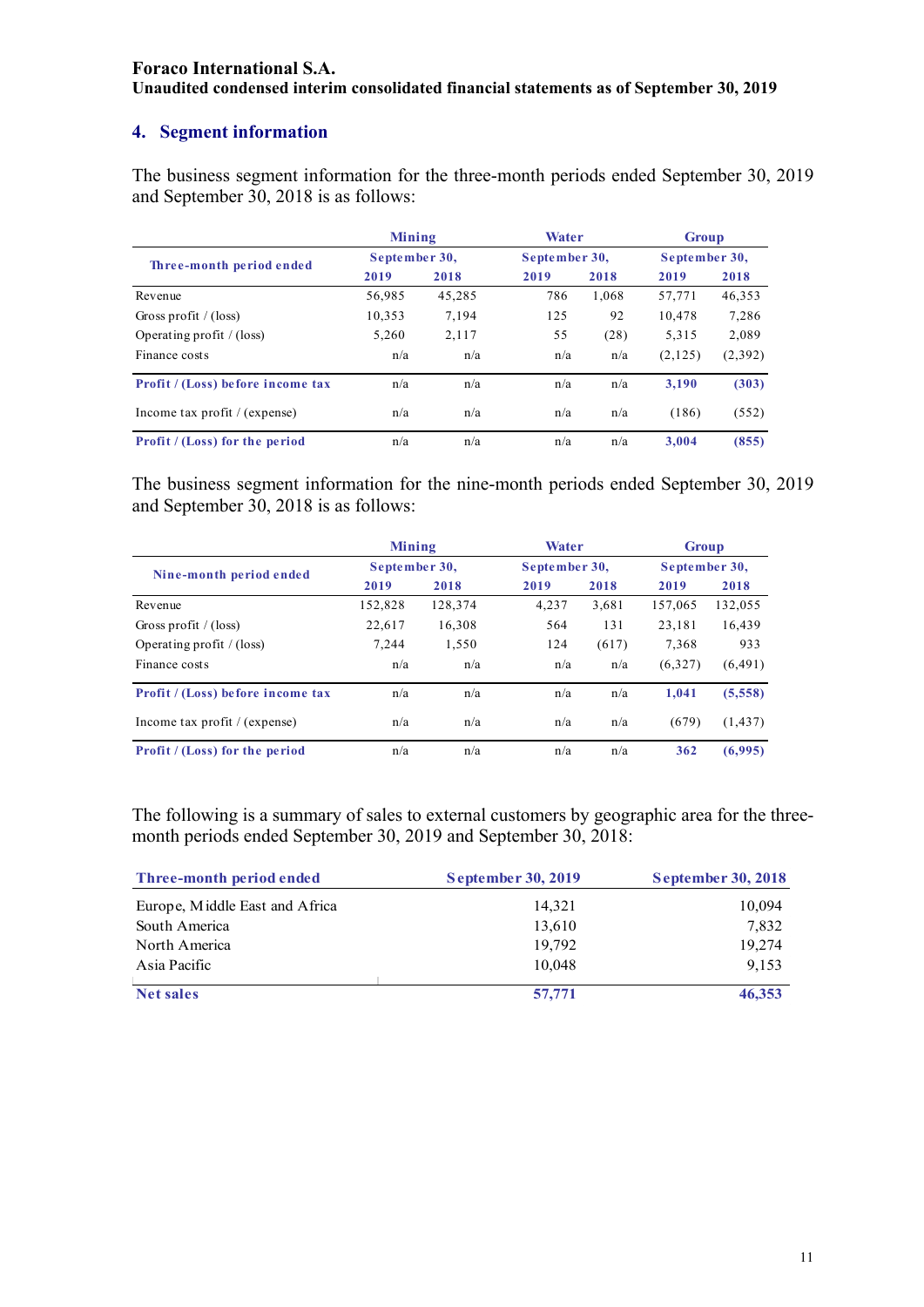The following is a summary of sales to external customers by geographic area for the ninemonth periods ended September 30, 2019 and September 30, 2018:

| Nine-month period ended        | <b>September 30, 2019</b> | <b>September 30, 2018</b> |
|--------------------------------|---------------------------|---------------------------|
| Europe, Middle East and Africa | 39,454                    | 33,517                    |
| South America                  | 36,259                    | 23,874                    |
| North America                  | 54,255                    | 50,916                    |
| Asia Pacific                   | 27,098                    | 23,748                    |
| <b>Net sales</b>               | 157,066                   | 132,055                   |

## **5. Property, plant and equipment**

Property, plant and equipment (PP&E) consists of the following:

|                                     | Land $\&$<br><b>Buildings</b> | <b>Drilling</b><br>equipment<br>& tools | <b>Automotive</b><br>equipment | Office<br>furniture &<br>other<br>equipment | <b>Rights of</b><br><b>use</b> | <b>Total</b> |
|-------------------------------------|-------------------------------|-----------------------------------------|--------------------------------|---------------------------------------------|--------------------------------|--------------|
|                                     |                               |                                         |                                |                                             |                                |              |
| <b>Year ended December 31, 2018</b> |                               |                                         |                                |                                             |                                |              |
| Opening net book amount             | 2,073                         | 32,447                                  | 3,230                          | 302                                         |                                | 38,054       |
| Additions                           | 35                            | 12,354                                  | 437                            | 145                                         |                                | 12,971       |
| Exchange differences                | (101)                         | (1,866)                                 | (505)                          | (26)                                        |                                | (2, 498)     |
| Disposals or retirements            | (1)                           | (120)                                   | (8)                            | (1)                                         |                                | (130)        |
| Depreciation expense                | (216)                         | (14, 889)                               | (1,337)                        | (134)                                       |                                | (16, 576)    |
| <b>Closing net book value</b>       | 1,790                         | 27,926                                  | 1,817                          | 286                                         | ٠                              | 31,821       |
| Period ended September 30,          |                               |                                         |                                |                                             |                                |              |
| 2019                                |                               |                                         |                                |                                             |                                |              |
| Opening net book amount             | 1,790                         | 27,926                                  | 1,817                          | 286                                         |                                | 31,821       |
| First-time adoption of IFRS 16      |                               |                                         |                                |                                             | 4,389                          | 4,389        |
| Additions                           | 8                             | 9,432                                   | 877                            | 205                                         |                                | 10,522       |
| Exchange differences                | (27)                          | 1,965                                   | 1                              | (11)                                        |                                | 1,928        |
| Disposals or retirements            |                               | (38)                                    | (4)                            |                                             |                                | (42)         |
| Depreciation expense                | (137)                         | (11,611)                                | (782)                          | (107)                                       | (791)                          | (13, 428)    |
| <b>Closing net book value</b>       | 1,634                         | 27,674                                  | 1,909                          | 373                                         | 3,598                          | 35,188       |

As part of IFRS 16 implementation, the Company recognized rights of use asset amounting to US\$ 4,389 thousand as at January 1<sup>st</sup>, 2019. This mainly relates to rentals of operational facilities.

The PP&E depreciation expense and the intangible asset amortization expense have been charged to the income statement as follows:

| <b>Period ended</b>                                           | <b>September</b><br>30,2019 | <b>September</b><br>30,2018 |
|---------------------------------------------------------------|-----------------------------|-----------------------------|
| Cost of sales<br>Selling, general and administrative expenses | 13,186<br>332               | 12,571<br>23                |
| <b>Total depreciation and amortization</b>                    | 13,518                      | 12,594                      |

In the period ended September 30, 2019, the depreciation expense includes US\$ 791 thousand of depreciation expense of rights of use (nil in the period ended September 30,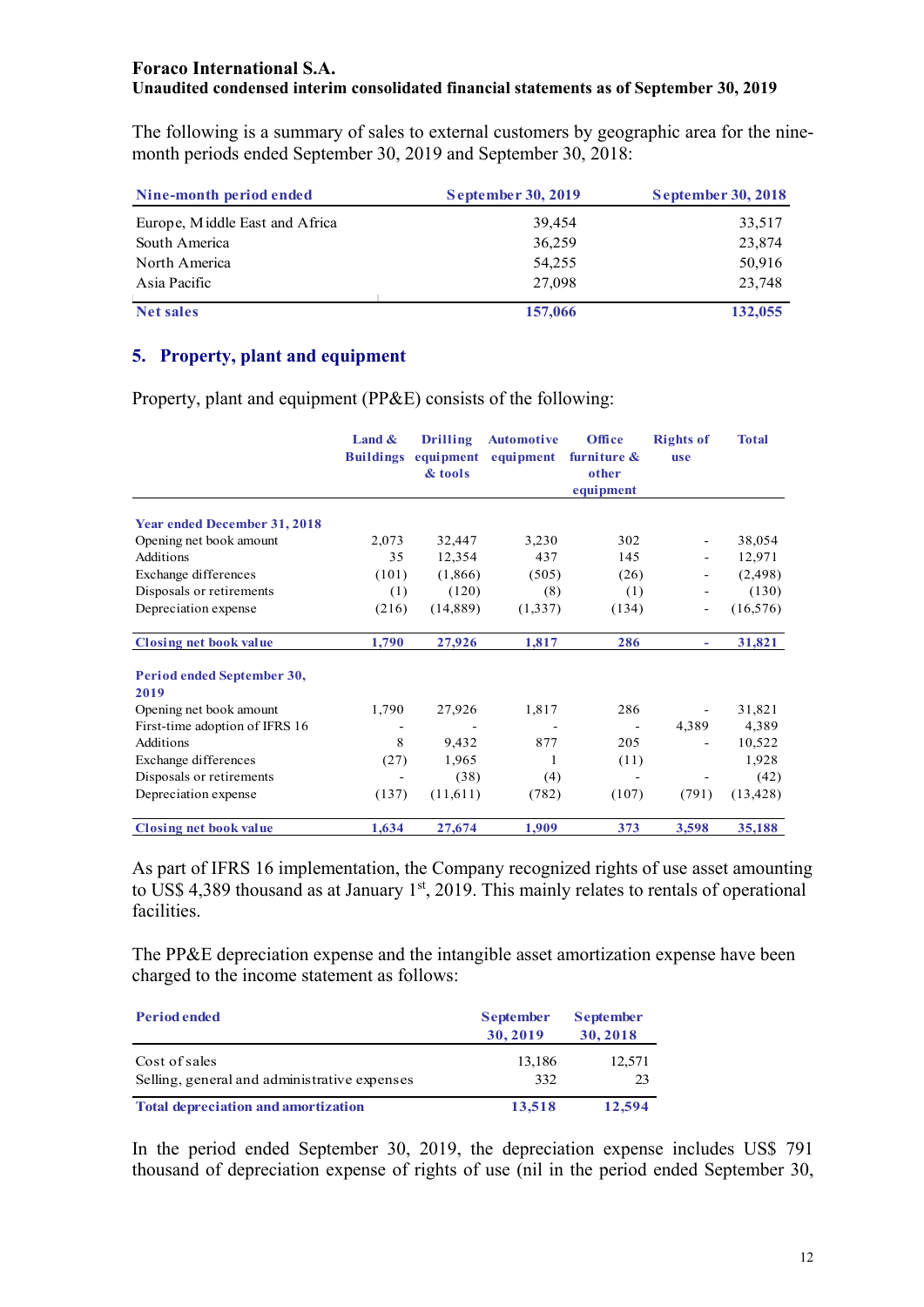2018), US\$ 318 thousand have been classified in Selling, general and administrative expenses.

#### **6. Goodwill**

Goodwill can be analyzed as follows:

|                                                                | September 30,<br>2019 | December 31,<br>2018 |  |
|----------------------------------------------------------------|-----------------------|----------------------|--|
| <b>Goodwill at beginning of period</b><br>Exchange differences | 78,229<br>(3,423)     | 89,169<br>(10,940)   |  |
| Goodwill at end of the period                                  | 74,806                | 78,229               |  |

Goodwill is allocated to the following geographic regions: South America (US\$ 57.6 million), North America (US\$ 8.7 million), Asia Pacific (US\$ 7.2 million) and Europe, Middle East and Africa (US\$ 6.2 million). The exchange differences are mainly generated by the variation in exchange rate between the Brazilian Real and the US Dollar.

#### **7. Inventories**

Inventories break down as follows:

|                                                                | September 30,<br>2019              | December 31,<br>2018 |
|----------------------------------------------------------------|------------------------------------|----------------------|
| Spare parts and consumables, gross<br>Less inventory allowance | 31,682<br>$\overline{\phantom{0}}$ | 32,932               |
| Inventories, net                                               | 31,682                             | 32,932               |

The Company continually assesses spare parts and consumables and writes off obsolete inventories as soon as they are identified.

#### **8. Financial debt and lease obligations**

As at September 30, 2019, the maturity of financial debt can be analyzed as presented in the table below:

|                       | <b>September 30, 2019</b> |
|-----------------------|---------------------------|
| Credit lines          | 8,648                     |
| Long-term debt        |                           |
| Within one year       | 3,117                     |
| Between 1 and 2 years | 1,253                     |
| Between 2 and 3 years | 128,049                   |
| Between 3 and 4 years | 370                       |
| Between 4 and 5 years | 30                        |
| Total                 | 141,467                   |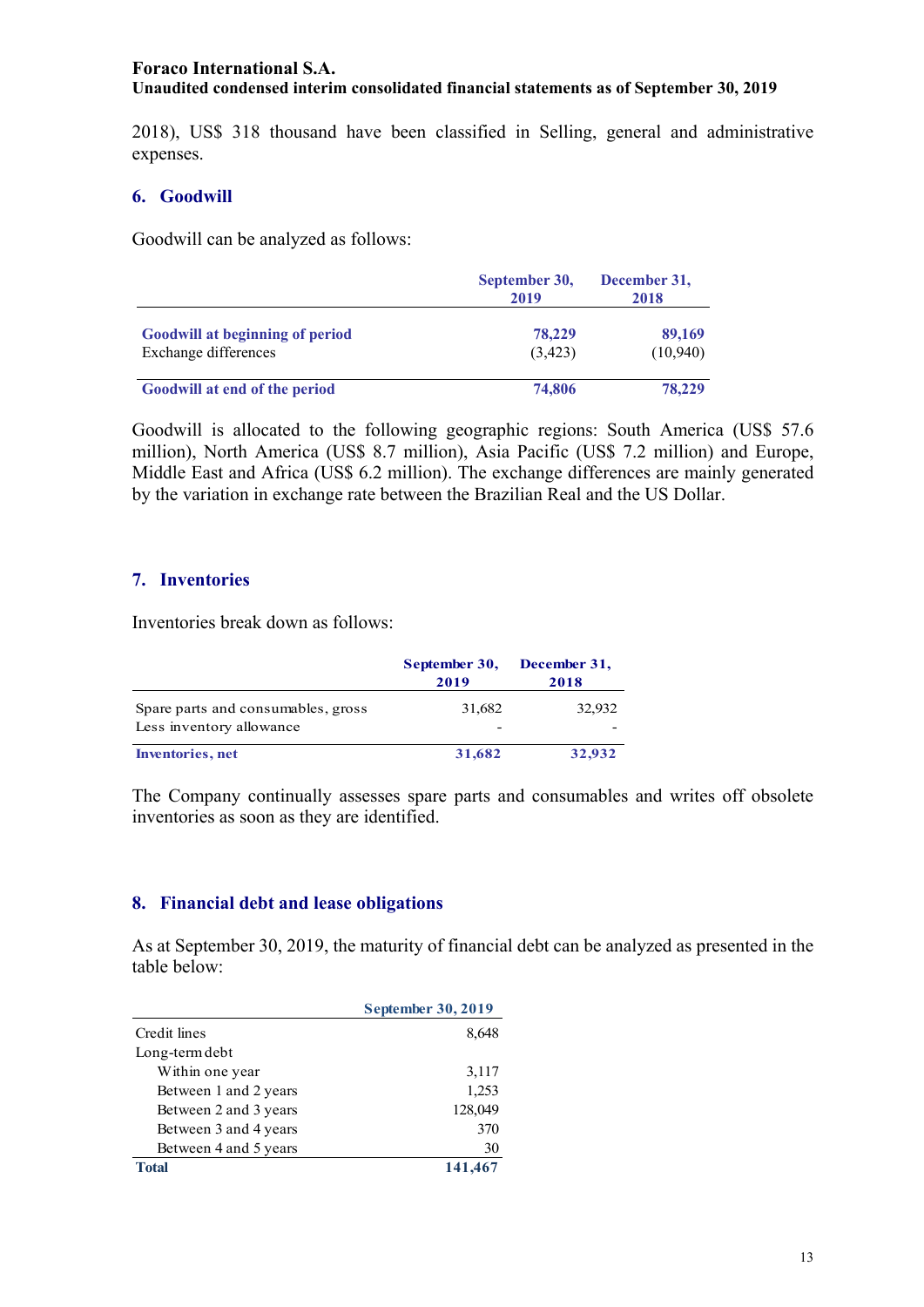The borrowing above is mainly denominated in Euros. The weighted average interest rate based on the composition of the borrowings outstanding as at September 30, 2019 approximates 6.0%.

The reconciliation of the financial debt between December 31, 2018 and September 30, 2019 is as follows:

| Debt as at December 31, 2018         | (141,503)  |  |
|--------------------------------------|------------|--|
| Proceeds from issuance of borrowings | (641)      |  |
| Repayment of borrowings              | 1,930      |  |
| Net increase in bank overdrafts      | (2,046)    |  |
| Interests                            | (3,648)    |  |
| Foreign exchange                     | 4,441      |  |
| Debt as at September, 2019           | (141, 467) |  |

As part of IFRS 16 implementation, the Company recognized lease obligations amounting to US\$ 4,389 thousand as at January  $1<sup>st</sup>$ , 2019. As at September 30, 2019, the corresponding amount is US\$ 3,773 thousand.

#### **9. Provisions**

Provisions comprise the following elements:

|                                          | <b>Pension and</b><br>retirement<br><b>indemnities</b> | <b>Provision</b><br>for tax<br>uncertainty | <b>Claims</b> | <b>Total</b> |
|------------------------------------------|--------------------------------------------------------|--------------------------------------------|---------------|--------------|
| As at January 1, 2019                    | 387                                                    | 126                                        | 341           | 853          |
| Charged to consolidated income statement |                                                        |                                            |               |              |
| - Addition to provisions                 | 62                                                     | $\overline{\phantom{a}}$                   |               | 62           |
| - Used amounts reversed                  |                                                        |                                            | (25)          | (25)         |
| - Unused amouts reversed                 |                                                        | (126)                                      |               | (126)        |
| - Exchange differences                   | (19)                                                   |                                            | 71            | 52           |
| As at September 30, 2019                 | 430                                                    |                                            | 387           | 817          |

A certain number of claims have been filed by former employees of the Brazilian subsidiary. These claims may result in a cash outflow for the Company. Given the uncertainty surrounding such claims, an amount of US\$ 387 thousand has been provided for as at September 30, 2019.

The Company operates in various countries and may be subject to tax audits and employee related risks. The Company is currently facing such risks in certain countries. The Company regularly reassesses its exposure and accounts for provisions accordingly.

### **10. Share capital**

#### **Number of shares outstanding**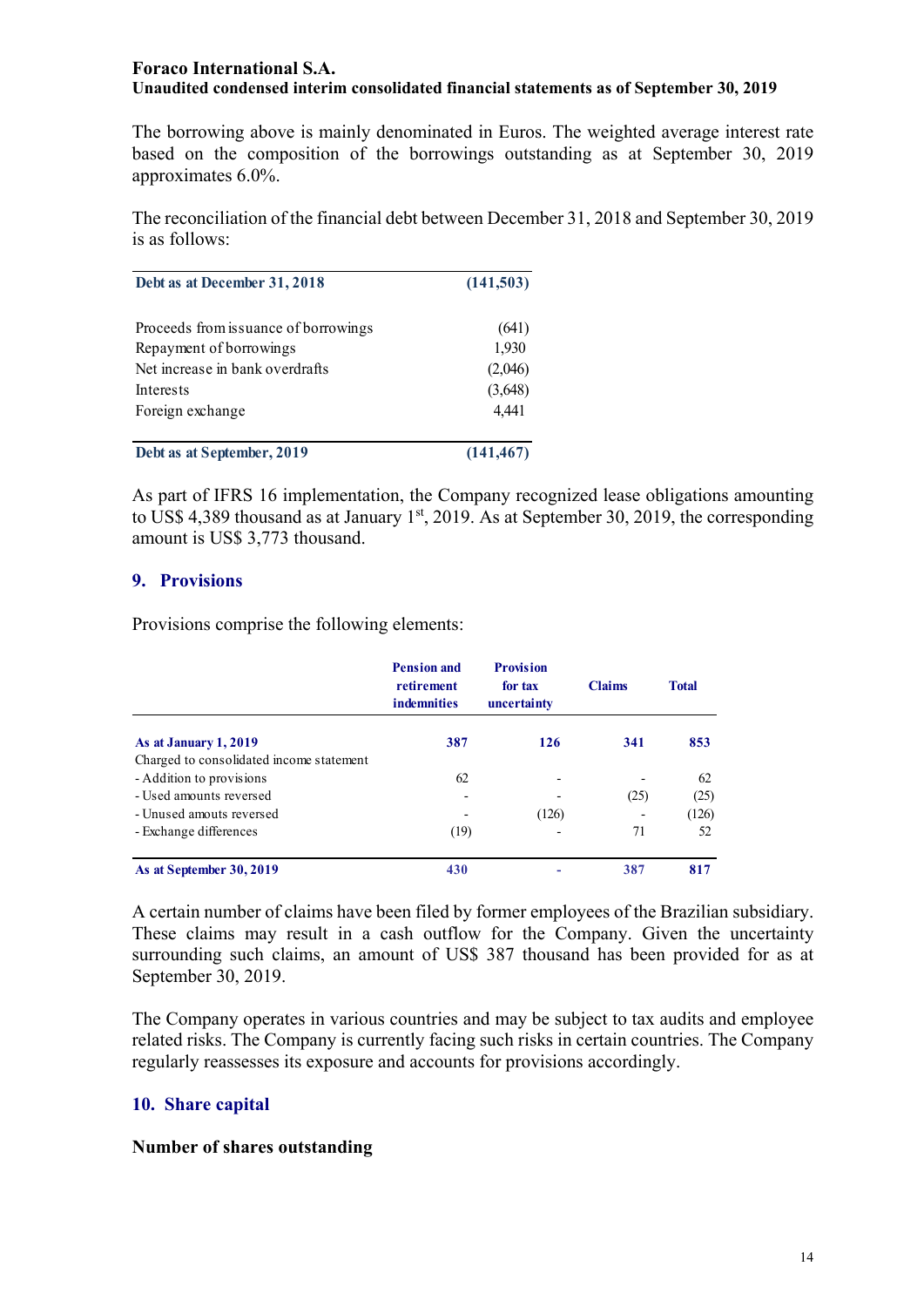As at September 30, 2019, the total common shares of the Company are distributed as follows:

|                                                                               | Number of shares |
|-------------------------------------------------------------------------------|------------------|
|                                                                               |                  |
| Common shares held directly or indirectly by principal shareholders           | 37,594,498       |
| Common shares held directly or indirectly by individuals in their capacity as |                  |
| members of the Board of Directors                                             | 1,164,754        |
| Common shares held by the Company                                             | 73,769           |
| Common shares held by the public                                              | 51,118,777       |
| Total shares issued and outstanding                                           | 89,951,798       |
| Common shares held by the Company                                             | (73,769)         |
| Total common shares issued and outstanding                                    | 89,878,029       |

#### **Treasury shares**

As at September 30, 2019, the Company owns 73,769 of its own shares (16,269 as at December 31, 2018).

The common shares held by the Company can be used for potential future free share plans, bonus schemes and for other general purposes.

#### **11. Expenses by nature**

Operating expenses / (income), net by nature are as follows:

|                                                                   | <b>Three-month period ended</b><br>September 30, |                | Nine-month period ended<br>September 30, |                  |
|-------------------------------------------------------------------|--------------------------------------------------|----------------|------------------------------------------|------------------|
|                                                                   | 2019                                             | 2018           | 2019                                     | 2018             |
| Depreciation and amortization<br>Accruals increases / (reversals) | (4,873)<br>(9)                                   | (4,126)<br>190 | (13,518)<br>54                           | (12, 644)<br>371 |
| Raw materials, consumables used and<br>external charges           | (25, 644)                                        | (19,937)       | (73, 737)                                | (60, 775)        |
| Employee benefit expense                                          | (20,771)                                         | (19, 546)      | (60, 606)                                | (56,099)         |
| Taxes other than on income                                        | (396)                                            | (667)          | (1,244)                                  | (1,278)          |
| Other operating (expenses) / profit, net                          | (763)                                            | (178)          | (646)                                    | (697)            |
| <b>Total operating expenses</b>                                   | (52, 456)                                        | (44, 264)      | (149.697)                                | (131, 122)       |

Share-based compensation expenses recognized within Employee benefit expense for the period ended September 30, 2019 amount to US\$ 135 thousand (US\$ 135 thousand in 2018).

#### **12. Income tax expense**

During the six-month period ended September 30, 2019, the Company recognized an income tax charge amounting to US\$ 678 thousand, corresponding mainly to the tax payable in countries where no losses carried forward are available.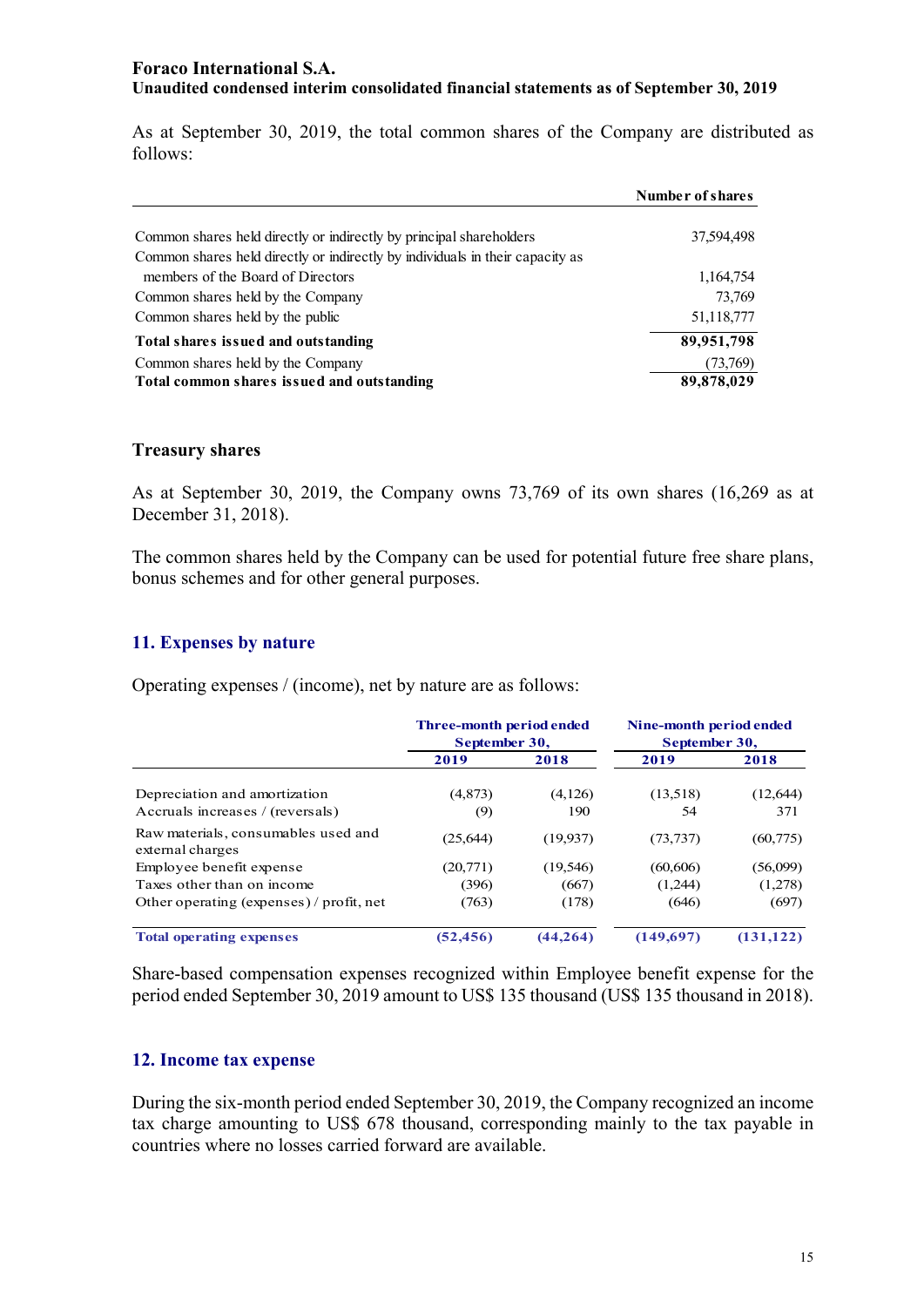## **13. Commitments and contingencies**

Guarantees given are as follows:

|                                                       | September 30, December 31, |       |  |
|-------------------------------------------------------|----------------------------|-------|--|
|                                                       | 2019                       | 2018  |  |
| Bid bonds                                             | 194                        | 83    |  |
|                                                       |                            |       |  |
| Advance payment guarantees and performance guarantees | 1,036                      | 505   |  |
| Retention guarantees                                  | 142                        | 184   |  |
| Financial guarantees                                  | 151                        | 886   |  |
| <b>Total</b>                                          | 1,523                      | 1,658 |  |

The Company benefits from a contract guarantee line of  $E12.7$  million (US\$ 14.4 million) confirmed over 5 years.

As part of the debt reorganization in 2017, the Company granted in favor of its lenders a pledge (i) on 100% of the shares held by Foraco International in certain of its subsidiaries in France, Chile, Canada, Brazil and Australia, (ii) on certain intercompany receivables, (iii) over certain bank accounts, (iv) over materials and equipment for the subsidiaries in Australia, Chile and Brazil and (v) over inventories of subsidiaries in Australia and Chile.

## **14. Related-party transactions**

The Company accounted for certain related party transactions including lease rentals amounting to US\$ 190 thousand for the nine-month period ended September 30, 2019 (US\$ 201 thousand for the nine-month period ended September 30, 2018).

Compensation paid to key management for the nine-month period ended September 30, 2019 amounted to US\$ 1,954 thousand (US\$ 1,282 thousand for the nine-month period ended September 30, 2018).

## **15. Earnings per share calculation**

For the three-month period ended September 30, 2019, the weighted basic average number of shares was 89,882,111 (89,621,589 in 2018) and the weighted diluted average number of shares was 92,272,916 (91,470,553 in 2018).

For the nine-month period ended September 30, 2019, the weighted basic average number of shares was 89,739,725 (89,675,732 in 2018) and the weighted diluted average number of shares was 92,264,180 (91,393,922 in 2018).

### *Diluted earnings per share*

Dilutive instruments cannot have an anti-dilutive effect in case of a net loss attributable to the equity holders of the Company. Therefore, the basic and diluted earnings per share are the same for the nine-month periods presented.